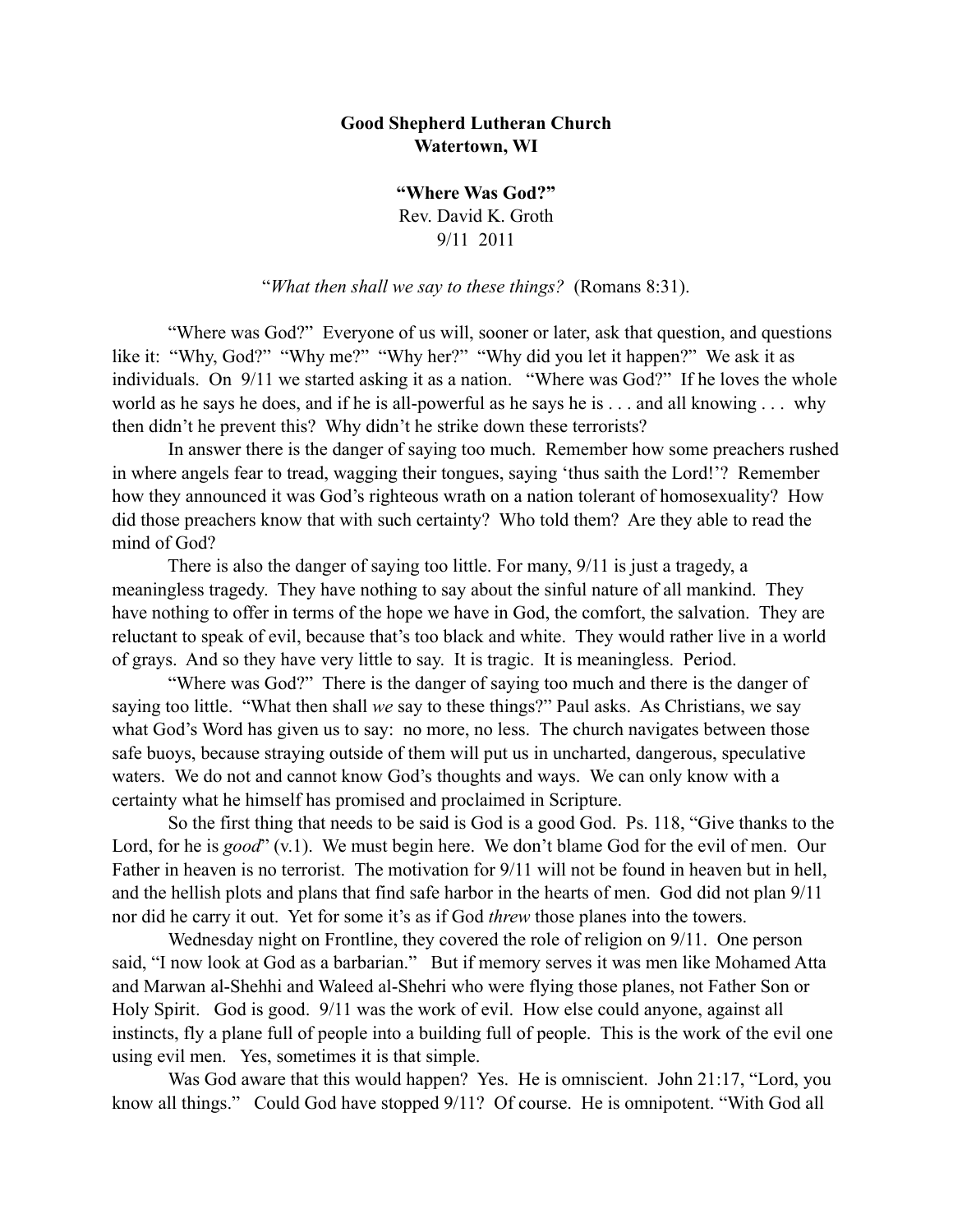things are possible" (Mt. 19:26). And I'm sure he has frustrated the plans of many terrorists over the years, and for those unknown blessings, we also owe him thanks.

Can we say God allowed 9/11? I think we have to, don't we? Just as he gives you and me the freedom to rebel against his commands, so he also gives that freedom to all man. Often we use that freedom for evil. However, that God allows evil is not the same as God causing evil. That God allowed Al Qaida to do this does not make him responsible for this anymore than he is to be blamed for you lashing out at your spouse with sharp words. He allows you, yes. He doesn't pin your tongue to the roof of your mouth. You are responsible for your own words.

 It's clear, when we start asking questions of God, we must tread carefully, because the sinful mind is hostile to God (Rom. 8:7). It's going to want to pin the blame on God whenever it can. Remember how Adam accused God? "The woman *you* gave me, she gave me fruit and I did eat." Likewise, our questions: "Why? Why me? Why did you it happen?" . . . often when we ask such questions we're not really looking for answers. We're wanting to press charges. We're demanding God justify himself before us. So far we've fallen that we actually set ourselves up as judge over God. On Frontline, someone said, "If there is a God, he is a very indifferent God." Another said, "The horror I saw that day confirmed my atheism." Puny mortals telling Almighty God, telling merciful Father how he should be.

In 1985 there was a terrible earthquake in Mexico City, 8.1 on the Richter. At least 10,000 people died. I was student in Madison at the time and talking about it with another student. I'll never forget what he said: "I'll never believe in a God who would permit such a thing to happen." So a new rule for God, from a sophomore at UW. "Thou shalt allow no earthquakes, tsunami, tornados, hurricanes, droughts, floods, or fires." Then, provided God continues to behave himself, this one might consent to acknowledge God's existence. All of us, at some point in our lives, probably set ourselves up in judgment over almighty God.

What else can we say of 9/11? Ultimately, we can find the roots of that evil in Genesis 3. The attacks of 9/11 are just another example of mankind's rebellion against God and fall into sin, another example of the forces of evil at work in this world. We ought not be too shocked by such events. There have been many acts of human cruelty over the centuries, some of them on an even larger scale. And yes, the earth has been cursed by sin. It's not working like it should. It's sputtering. The curse of sin is not just about thorns and thistles. It's about earthquakes and tsunami. It's about fire and flood. It's about disease and sudden death.

We might be tempted to think of specific disasters as aimed at certain people. When the AIDS epidemic first made the news in the 80's you probably wondered if this wasn't God's righteous wrath on those who are homosexual. In 2005 when Hurricane Katrina caused devastation to New Orleans you probably considered the possibility that God was disciplining that city for its lusty Mardis Gras celebrations and its pagan Voodoo traditions. When earlier this year the tsunami swept away Japanese communities you probably entertained the idea it was God's attempt to get the attention of all those Buddhists. Did these groups have it coming to them? Yes. We all do. We're all sinners, deserving his temporal and eternal punishment.

Once, some people asked Jesus about the Galileans whose blood Pilate had mingled with their sacrifices. We know little about that event, but it sounds with Pilate and the Romans, a calculated mix of intimidation and terrorism. In any event, Jesus answered them, "Do you think these Galileans were worse sinners than all the other Galileans, because they suffered in this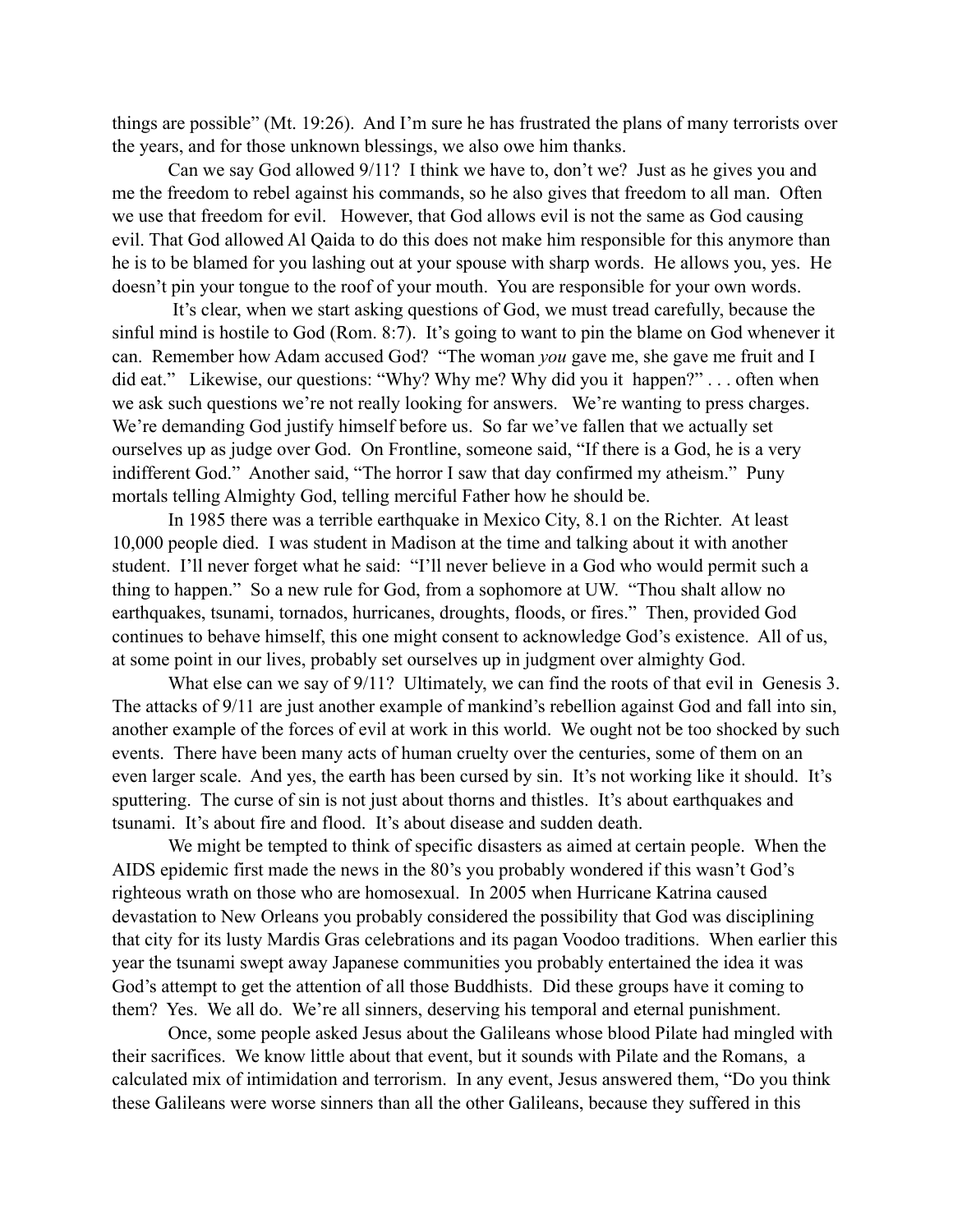way? I tell you no; but unless you repent, you will all likewise perish. Or those eighteen" Jesus continued, "on whom the tower in Siloam fell and killed them [an apparent random tragedy]. Do you think that they were worse offenders than all the others who lived in Jerusalem? I tell you no; but unless you repent, you will all likewise perish." When disasters befall. That is not the time to speculate. It's the time to repent.

What else? Did God work good things even through  $9/11$ ? I think so. He promises he does. It united our country for a time. It gave us new heroes who taught us something about duty and sacrifice. It prompted some to pray for the first time in a long while. Attendance even shot up at Good Shepherd . . . for a month or two. Who knows? Perhaps God used it to prevent an even greater act of terrorism from happening down the line. It reminded us that evil is it's own force. It's not just something that is caused by the usual suspects of poverty, abuse and lack of opportunity. Our struggle is against principalities and powers. When Jesus spoke to the man possessed by a demon, he said, "Come out of him." He was speaking to someone other than just the man.

 So where was God on 9/11? Maybe we can see him at work in the sacrifices of those brave men and women who ran toward the towers, and not from them. Maybe we can see him in those choosing to fight evil on Flight 93 as it flew over Pennsylvania towards Washington D.C. Maybe he was in the compassion of those who surrounded the grieving families, in the hospitality of those who opened their doors to stranded travelers, and in those who prayed with and for the clean-up crews afterwards.

 Where was God? This is no indifferent god. This is the One who, since before the foundations of the earth, was planning, scheming, plotting and conspiring, not an act of terrorism, but the redemption of the world through his Son. This is the One who confronted evil head on and did not flinch, withstood the devil's temptations, expelled his demons, put limits on his powers. This is the one who on the cross defeated the devil and died for the sins of the world and robbed death of its victory. Yet this is also the one who, because of his compassion, wept at the grave of Lararus. Maybe this is the One who, because of that same compassion, was the first one to weep on 9/11. He is no indifferent God. That's not what the cross tells me. It's not even what the lilies of the field tell me. They tell me he loves us.

So where is God? He is in his Word, assuring us of that love and presence, especially when we are walking through the valley of the shadow of death. He is in his Sacraments, forgiving us, giving us life and salvation. He is in his people who are not ranting about God but are rolling up their sleeves to make the world a better place, people who "do justice, love mercy, and walk humbly with their God."

What particularly troubles us about 9/11 is that life was cut short for so many that day. Maybe it's because we've come to think a long life as a right.

Maybe there's another way we can think of the length of our days. When a young person dies we speak of a life cut short. But compared to eternity, who has a long life? A young man's days on earth may appear as a drop in the ocean. An old man's days on earth may seem like a thimbleful. Either way, they are nothing compared to immeasurable ocean. James wrote, "What is your life? For you are a mist that appears for a little time and then vanishes"(Jms 4:14). You know, he was not just speaking of children when he wrote that.